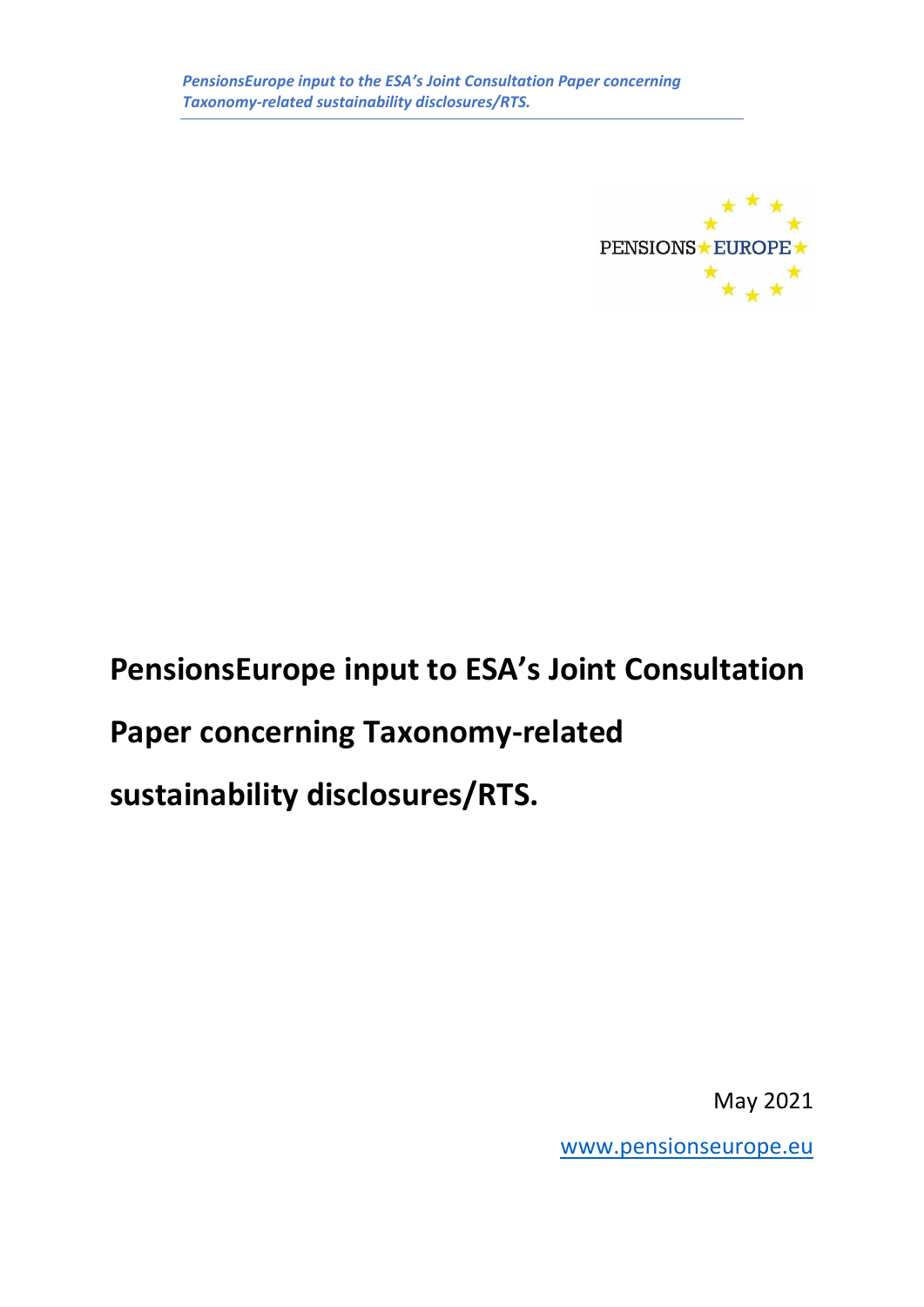# **1. PensionsEurope input to the ESA's Joint Consultation Paper concerning Taxonomy-related sustainability disclosures/RTS.**

# *General remarks*

PensionsEurope welcomes the opportunity to comment on these draft measures. We also applaud the effort of the ESAs to clarify the Level 1 provisions of both the SFDR and the Taxonomy Regulation through the letter of 7 January to the European Commission and the webinar of 29 April.

PensionsEurope reiterates the concern that disclosure towards members/beneficiaries of IORP's (and, more broadly, towards any consumer purchasing a financial product) should be simple and focused on the main features of the product (included ESG factors). Nevertheless, the templates provided to the EU Commission by EIOPA, EBA and ESMA on 4th February 2021 are complex and too long. They are not easy to understand by members and in the end, there is the risk that those to whom such information is directed will not be interested in reading.

The SFDR does not take into account to a large degree a proportionality principle for different financial entities, which instead would be very useful for IORP's. Based on that, changes to the RTS following this consultation phase should be as limited as possible and should not further increase their complexity.

PensionsEurope members are expressing also concerns related to the timetable of the RTS and to the availability of the data to complete the RTS. While the approach followed by EIOPA, EBA and ESMA to amend the soon to be finalised RTS, to minimize duplication and complexity is positive, it will cause a big pressure on IORP's to comply from the 1st January 2022. If a postponement of the entry into force and application of the RTS is not possible, PensionsEurope advocates that a flexible and more principle-based approach on a best-effort basis in the early stage should be adopted. This should be done also by taking into account the fact that the taxonomy regulation is still a work in progress and the collection of data would not be an easy task, at least in the first phase of the application of the RTS.

Moreover, we feel that the combined information requirements of the SFDR and TR will lead to an overflow of information for pension funds participants and retail clients. Therefore. we recommend a balanced approach to information requirements to find a compromise between the information needs of different users.

As such we recommend:

- Removing Article 16a (1) a (ii) from Commission Delegated Regulation (EU) 2021: we would caution against these 'negative' explanations because they require an understanding of the difference between 'promotion' and 'sustainable investments.
- Removing or reducing (or putting at the bottom) of the entire sector the following elements: the classification of the financial product as being Article 8/9 SFDR, making sustainable investments according to Art. 2(17) SFDR, and doing the same in environmental objectives that may or may not fall within the Taxonomy. This type of information is meaningless for pension fund participants, or retail clients more generally.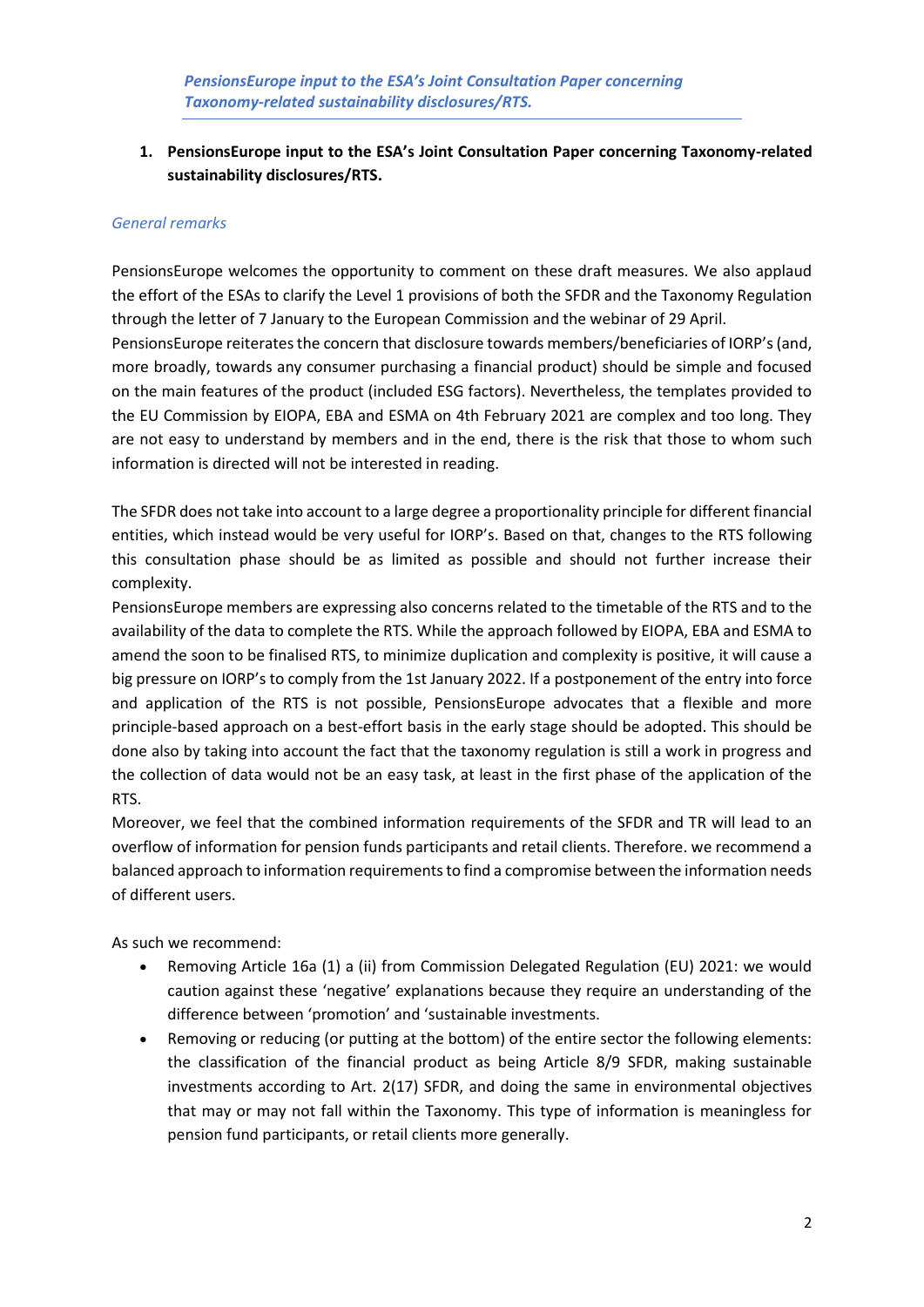# **In our answers below, we have particularly answered on the specific questions of the consultation**

## *Answers to specific questions*

*Question1: Do you have any views regarding the ESAs' proposed approach to amend the existing SFDR RTS instead of drafting a new set of draft RTS?* 

PensionsEurope agrees on the proposed approach to amend the soon to be finalized RTS to minimize duplication and complexity. We also support the aim to define a single rulebook on sustainability disclosure instead of having different delegated acts. However, the choice of the ESAs has an impact on the overall timetable expected for the finalization of the delegated acts envisaged by Regulation (EU) 2019/2088.

As the ESAs' themselves recognize, they were not able to start the work on the amendments to the RTS until the beginning of 2021 and the delay will impact the release of the RTS. Financial entities would not have sufficient time to comply with the new requirements, given that the ESAs' expect to issue a final report with the amended RTS at the latest by early July 2021. The revised RTS will then be subjected to the scrutiny of the EU institutions and the delegated regulation is planned to apply from 1 January 2022.

The concerns created by the compressed timetable match with those triggered by the lack of information to fulfil the disclosures given that the work on Taxonomy is still underway and, when finalized, it will take some time for companies to comply with.

Moreover, PensionsEurope believes that more clarity is required on the terminology of 'sustainable investments. Recital 19 of the Taxonomy Regulation suggests that sustainable investments include taxonomy-aligned investments. However, the difference between 'sustainable investments' and 'investments with other E/S characteristics' as in the templates is not clear.

Compressed timetable and lack of reliable information, at least in the first stage, are alarming for all financial entities, especially for IORPs. Occupational pension schemes are usually small entities that rely on a very restricted staff and small budgets, therefore the compliance to the RTS in a squeezed time would be too burdensome. If a postponement of the entry into force and application of the RTS is not plausible/possible, at least a flexible and more principle-based approach on a best-effort basis should be adopted in the early stage.

*Question 2: I Do you have any views on the KPI for the disclosure of the extent to which investments are aligned with the taxonomy, which is based on the share of the taxonomy-aligned turnover, capital expenditure or operational expenditure of all underlying non-financial investee companies? Do you agree with that the same approach should apply to all investments made by a given financial product?*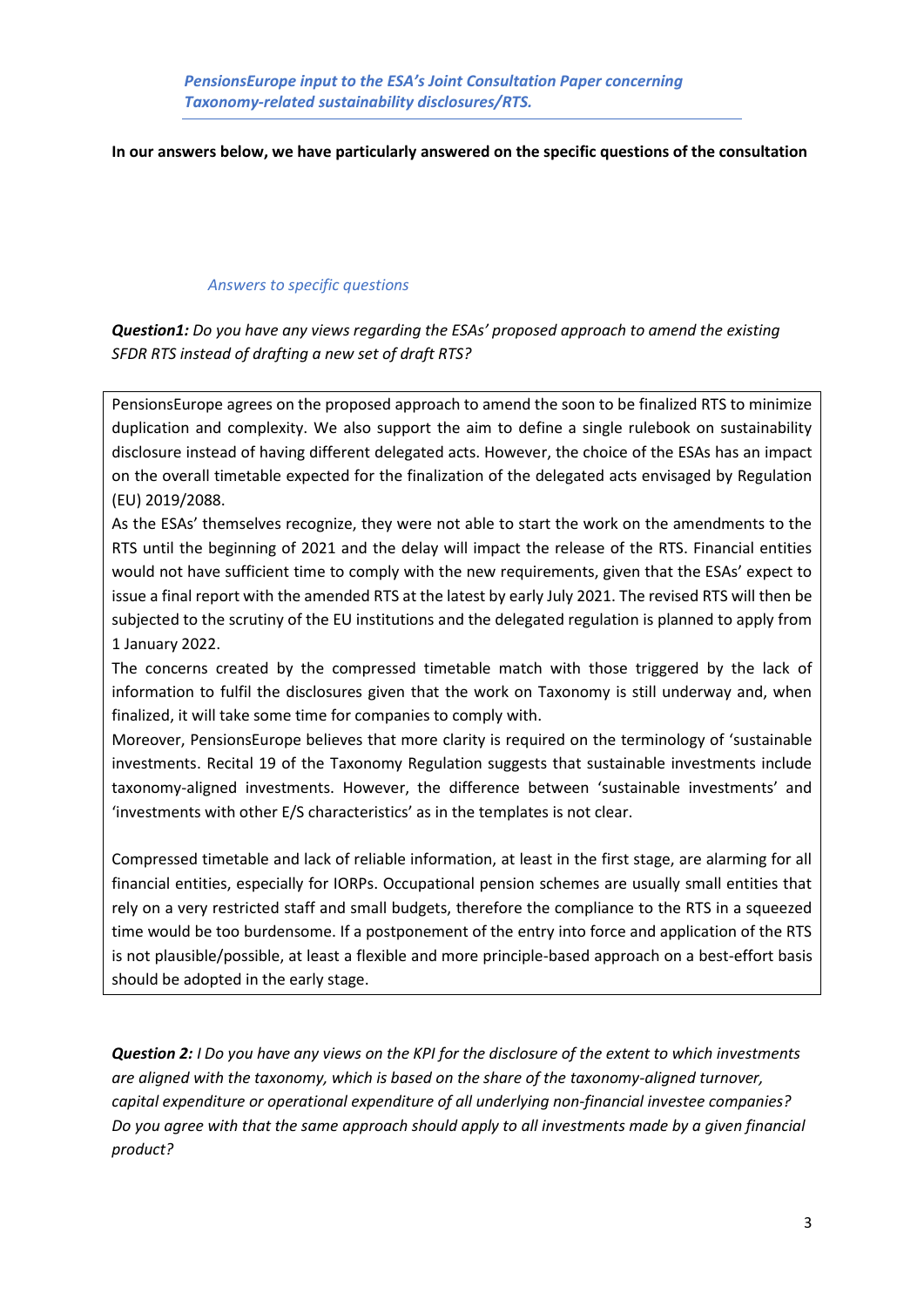PensionsEurope sees revenue and capital expenditures (CAPEX) alignment as the most important metrics. It could be envisaged that CAPEX plays a bigger role in the early stages of the Taxonomy, as companies make investments towards Paris-alignment, while later on revenue becomes more relevant when companies' products and services comply with the screening criteria. Some MS Pension funds currently map their investments against the SDGs and use the revenue to do so.

According to some PensionsEurope members, the formula for the computation of the KPI and the underlying assumptions do not seem very straightforward. The computation of the KPI implies a complex procedure and it is based on information not easily accessible. While the same approach for the computation of the KPI would help overtime to create comparisons, it risks not considering the differences in data availability and economic activities. As a result, at least in the first stage of application, financial market participants should be free to consider the most suitable KPI for each activity/investment in a non-financial undertaking investee company.

For the IORP's investing in mutual funds, following a proportionality approach, some minimum thresholds, under which this kind of investments should not be considered in the computation of the KPI, should be fixed. In any case, it should be up to the fund manager to provide the IORPs with the KPI of the fund in which IORPs would invest.

EBA has suggested that banks publish their green asset ratio (GAR) as the main taxonomy KPI. However, including GAR into the KPI calculation of an investment fund is questionable as this would create a mixture of revenue-aligned figures for non-financials and asset-aligned figures for financials.

*Question 3: Do you have any views on the benefits and drawbacks of including specifically operational expenditure of underlying non-financial investee companies as one of the possible ways to calculate the KPI referred to in question 2?*

PensionsEurope sees limited value in operational expenses (OPEX) alignment disclosures and regards revenue and CAPEX disclosures as sufficient (we assume that in this consultation 'operational expenditures refer to 'operating expenses as described in the Technical Report of the Technical Expert Group from March 2020).

A drawback of OPEX is that there is no definition of OPEX in IFRS or US GAAP. This means that there may be differences between investee companies concerning the cost categories that are included in their reported OPEX figure. In addition, different depreciation and amortization policies between investee companies could make OPEX figures less comparable.

An advantage of reporting OPEX would be that investors get a clearer picture of the future taxonomy alignment of a company as it may be incurring costs that do not yet show up in revenue figures. However, we believe that CAPEX sufficiently reflects the plans of companies in this respect.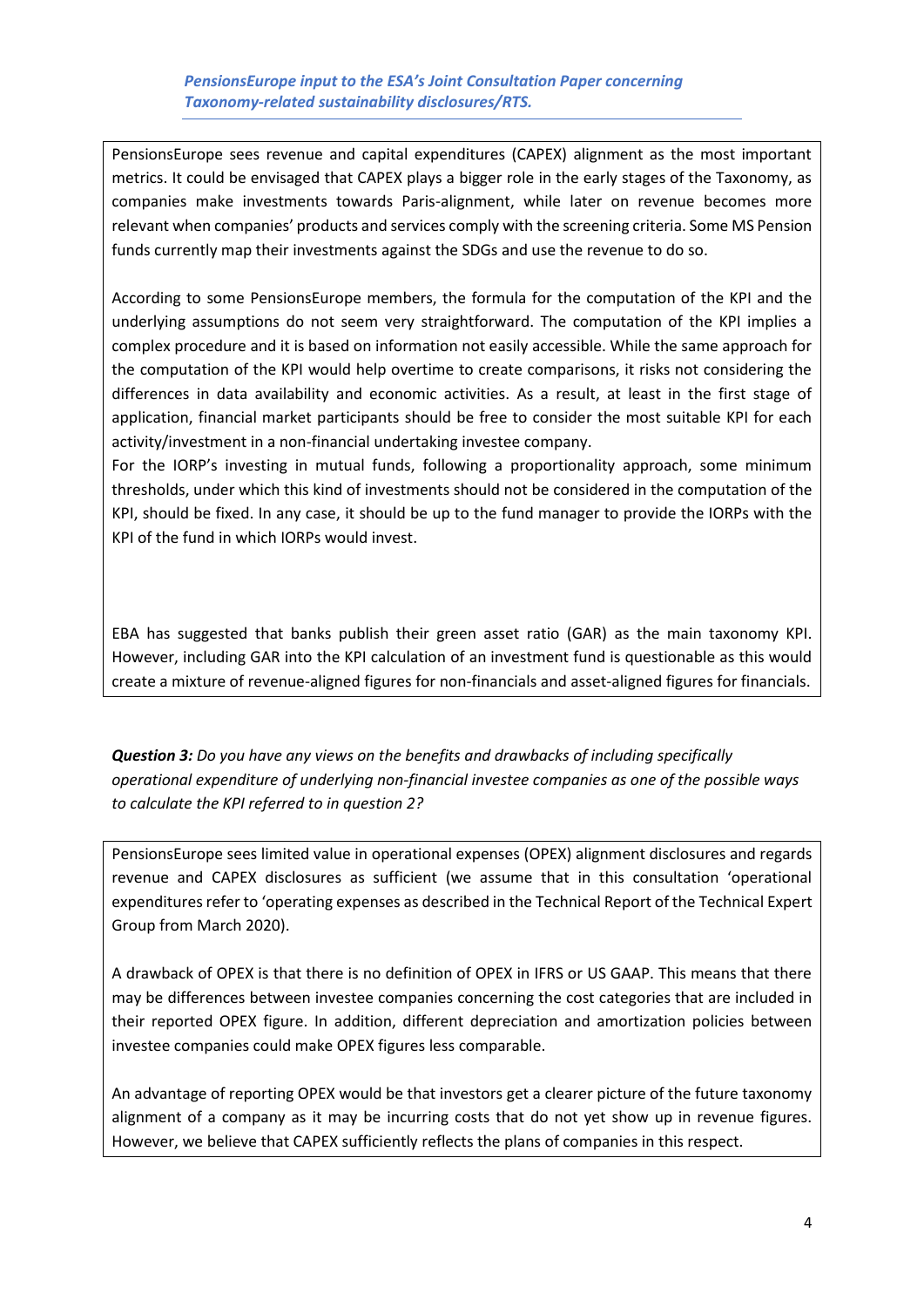*PensionsEurope input to the ESA's Joint Consultation Paper concerning Taxonomy-related sustainability disclosures/RTS.*

*Question 4: The proposed KPI includes equity and debt instruments issued by financial and nonfinancial undertakings and real estate assets, do you agree that this could also be extended to derivatives such as contracts for differences?*

PensionsEurope disagrees on the inclusion of derivatives for the computation of the KPI. The formula is already complex, and it is not appropriate to increase the level of complexity. Moreover, for IORP's the use of derivatives is limited. Based on IORP directive article 19 c, investment in derivative instruments shall be possible insofar as such instruments contribute to a reduction in investment risks or facilitate efficient portfolio management. Therefore, derivatives are mainly used for hedging purposes and not to get returns. Financial market participants (FMPs) could be offered the option to provide comments on the use of derivatives in the template. For example, FMPs could explain how the use of derivatives could alter the Taxonomy alignment of the product if the impact of derivatives were taken into account in the KPI calculation. For these reasons, the KPI should only be limited to equity and debt instruments, with which IORP's take a direct exposure on the financial and nonfinancial undertakings.

*Question 5: Is the use of "equities" and "debt instruments" sufficiently clear to capture relevant instruments issued by investee companies? If not, how could that be clarified? Are any specific valuation criteria necessary to ensure that the disclosures are comparable?* 

No. We suggest using the ESMA terminology in its Article 8 Taxonomy Regulation draft advice for equity investments (ESMA30-379-325). ESMA uses the term 'public and private equity, which is a clearer term than 'equities' as the latter may suggest that only listed equities are in the scope of the KPI calculation, which is not the case. In our view, the terminology 'debt instruments' is sufficiently clear

*Question 6: Do you have any views about including all investments, including sovereign bonds and other assets that cannot be assessed for taxonomy-alignment, of the financial product in the denominator for the KPI?*

Government bonds and other assets that cannot be assessed for taxonomy alignment should not be included in the denominator of the KPI. From a logical perspective, the ratio should be computed only between fully comparable sets of data, to have a clear measure of the share of taxonomy-aligned investments held by the financial product. Total investments including those which are not eligible under the taxonomy (including sovereign bonds and other investment that cannot be assessed for taxonomy-alignment) could still be reported and explained separately to provide a more transparent picture of the product.

Additionally, for financial products largely invested in sovereign bonds, as is usually the case of IORPs, the criterion proposed in the draft RTS seems to follow a penalizing approach, as they would appear as financial products not very much taxonomy-aligned. Considering the government bonds only for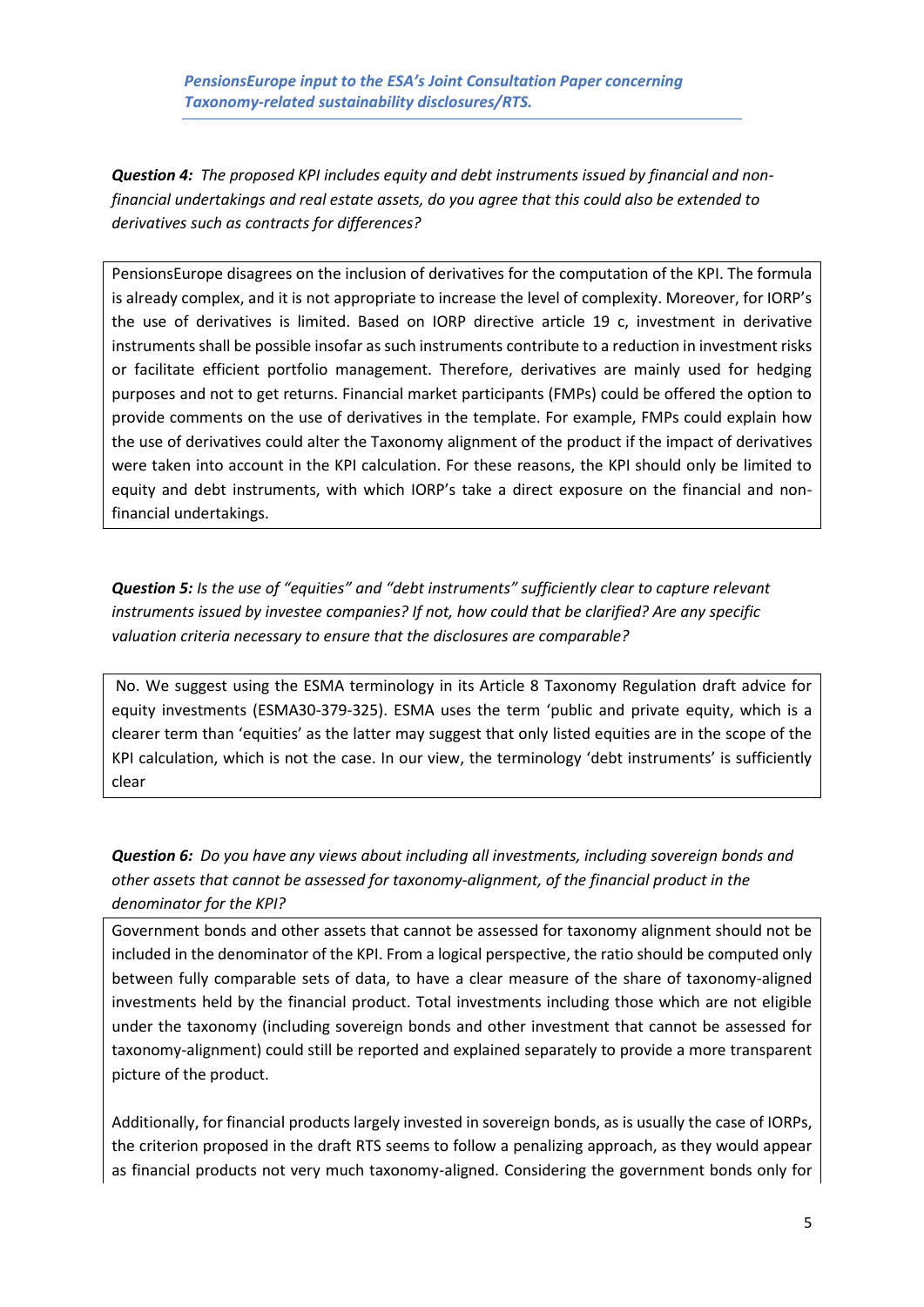# *PensionsEurope input to the ESA's Joint Consultation Paper concerning Taxonomy-related sustainability disclosures/RTS.*

the purpose of the KPI would reflect a misleading picture of the portfolios of financial products issued by IORP's as poor pro-environment investors. It could cause pressure on the board of the occupational pension funds to change the asset allocation of their investments in a direction not fully aligned with the interests of members/beneficiaries, while the IORP II directive requires the occupational pension funds to invest their assets on a prudent basis, taking into account the long-term interests of the members/beneficiaries.

Besides, it should be noted that the final report on SFDR RTS, published on 4 February 2021, provides for investments in sovereign and supranational principal adverse impact (PIA) indicators. The fact that there are separate indicators for this type of assets may allow comparisons for sustainability purposes among debt and other kinds of assets. Therefore, the ESAs should clarify whether, and under which circumstances, consideration of PIA may provide other criteria to determine a percentage of public debt sustainability in case the latter is included in the above-mentioned denominator

# *Question 7: Do you have any views on the statement of taxonomy compliance of the activities the financial product invests in and whether those statements should be subject to assessment by external or third parties?*

We are strong advocates of ensuring that companies report reliable data on non-financial issues. Data that cannot be obtained from companies directly will be provided by data providers. While at first sight the statement could be seen as an assurance of more transparency, it does not seem to add real value to the information already provided to assess the taxonomy alignment of the financial product (KPI graphical breakdown of the assets).

National competent authorities should be responsible for supervising compliance of Financial Market Participants with the Taxonomy Regulation. We do not recommend requiring external assurance by third parties, as this would not entail the assurance of the underlying data.

Particularly in the first phase of application of the KPI, a self-certification disclosure mechanism seems more appropriate. In any case, the statement should never be intended as mandatory.

It is not clear what entity would be considered as an external or third-party and what level of assurance this could provide to the members of IORPs on Taxonomy compliance. In the end, the statement would most likely be carried out by a consultancy or a rating agency, adding extra costs to the pension plan. These costs would be transferred to members/beneficiaries and would damage their final pension without adding real value to them.

# *Question 8: Do you have any views on the proposed periodic disclosures which mirror the proposals for pre-contractual amendments?*

In principle, PensionsEurope agrees on that as it will simplify the requirements for financial entities. Nevertheless, as companies begin to report their taxonomy alignment only in 2022, the periodic disclosures level 2 requirements should enter into application in 2023, given that investors will not have the data available for periodic disclosures yet in 2022.

However, if the requirement continues to be compulsory in 2022, in this context of operational implementation challenges relating to the Taxonomy greet asset ratio disclosures, we recommend a transitional best-effort approach in the first year of the application of the Taxonomy Regulation. Such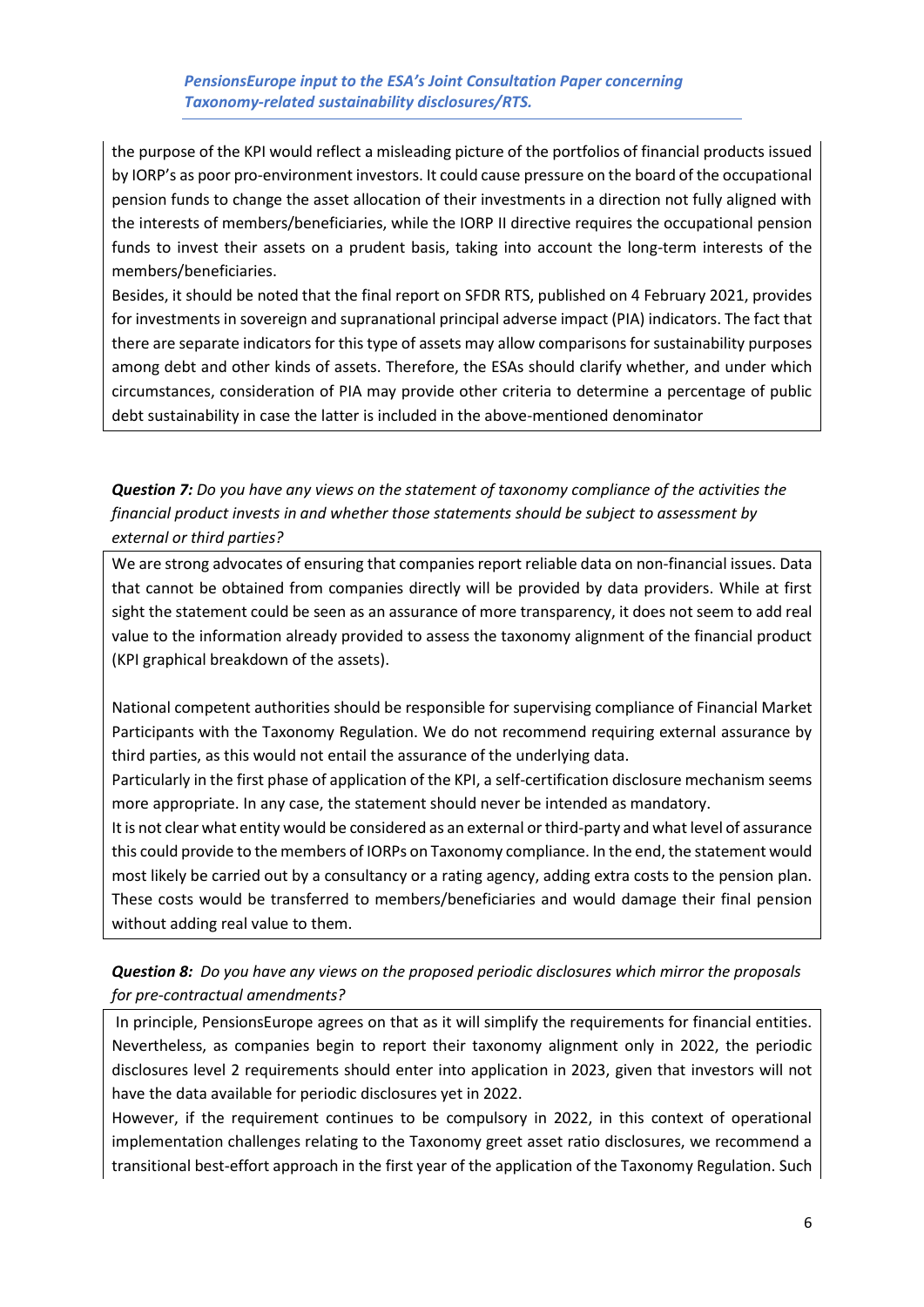a transitional period would help investors address the uncertainties related to the calculation of green asset ratios stemming from the lack of available ESG company disclosures, non-availability of data against the Taxonomy DNSH and overreliance on the sector-based coefficient methodology developed by the JRC and data vendors.

## *Question 9: Do you have any views on the amended pre-contractual and periodic templates?*

Disclosure towards members/beneficiaries of IORPs (and, more broadly, towards any consumer purchasing a financial product) should be simple and focused on the main features (included ESG factors) of the product. Instead, the templates provided to the EU Commission by EIOPA, EBA and ESMA on 4th February 2021 are complex and too long. They are not easy to understand by members and in the end, there is the risk that those to whom such information is directed will not be keen to read them. As an example, in some MS, the sustainability annex in the PreContractual Information risks being longer than the key information document with the main features of the IORPs.

In general, pre-contractual documents should give more qualitative information as opposed to quantitative data, even more so when the data are not yet at the FMP disposal. The narrative disclosures would explain how and to what extent the Taxonomy will be used in determining the sustainability of the underlying investments. As part of this qualitative disclosure, financial market participants could choose whether to include an expected alignment percentage instead of a minimum. It could be premature to indicate a minimum commitment alignment percentage when the real alignment of the EU market is still unknown

The SFDR does not take into account the proportionality principle for different financial entities, which instead would be very useful for IORPs. Based on that, changes to the RTS following this consultation phase should be as limited as possible and should not further increase their complexity. This would be useful both in terms of clear and adequate disclosure to members/beneficiaries of IORPs and to ease the compliance by IORPs and other financial entities.

Finally, the difference between Article 8 and 9 products is not clearly defined and currently we are still waiting for more clarity from the European Commission on this matter. We believe that more clarity is required on the terminology of 'sustainable investments'. Recital 19 of the Taxonomy Regulation suggests that sustainable investments include taxonomy-aligned investments. However, the difference between 'sustainable investments' and 'investments with other E/S characteristics' as in the templates is not clear. The ESAs should clarify if on the annex for pre-contractual and periodic reporting for the case in which a product has two or more sustainable investment options qualifying as a financial product referred to Art. 8 and Art. 9 of Regulation 2019/2088, there should be an annex for any investment option qualifying for Art. 8 and Art. 9 or all the information could be filled into a unique single document. As regards art. 63 and 69 of the RTS further clarification could be provided on how to compare the performance of the product with the other indexes requested.

*Question 10: The draft RTS propose unified pre-contractual and periodic templates applicable to all Article 8 and 9 SFDR products (including Article 5 and 6 TR products which are a sub-set of Article 8 and 9 SFDR products). Do you believe it would be preferable to have separate pre-contractual and*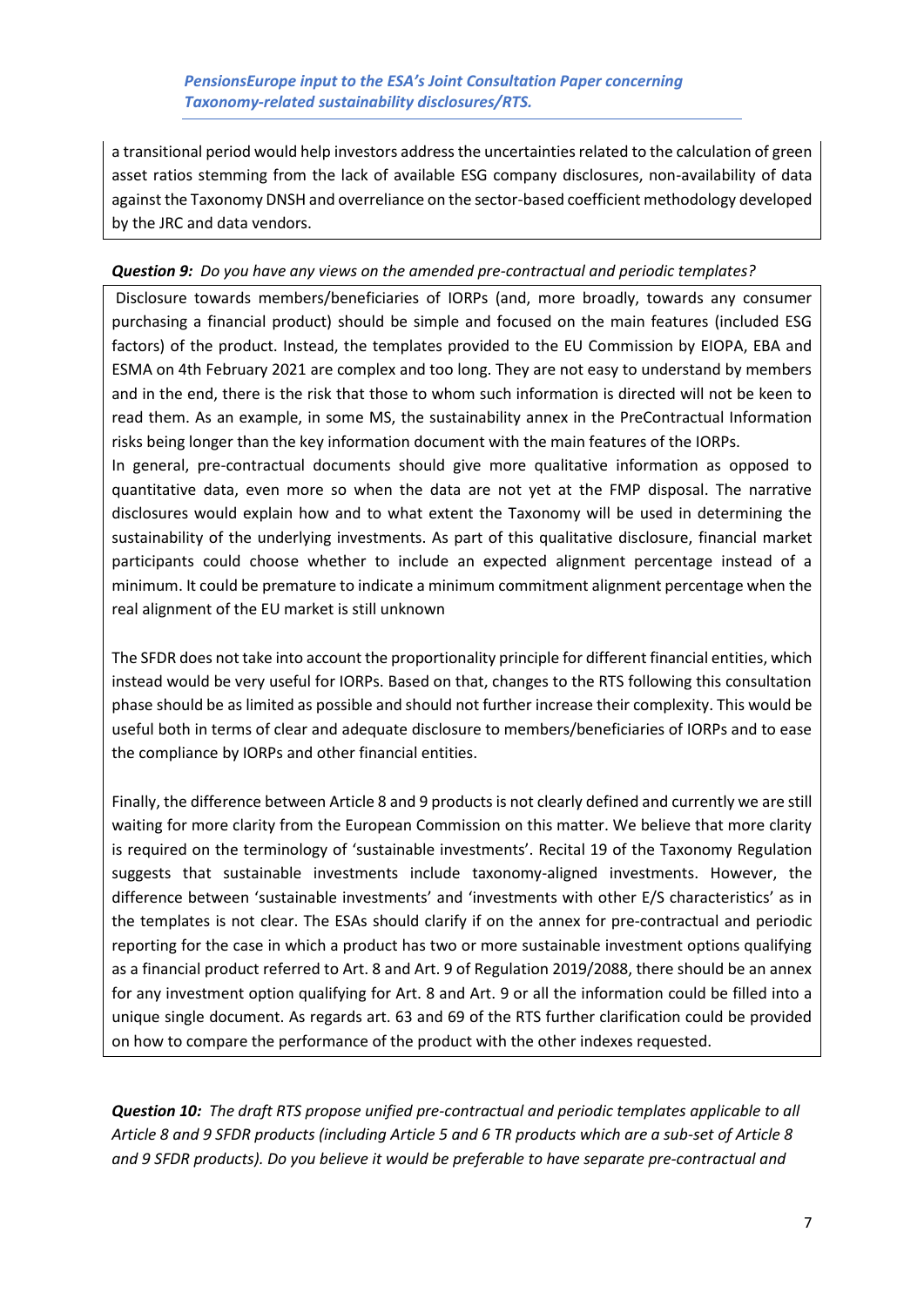*PensionsEurope input to the ESA's Joint Consultation Paper concerning Taxonomy-related sustainability disclosures/RTS.*

*periodic templates for Article 5-6 TR products, instead of using the same template for all Article 8-9 SFDR products?*

SFDR makes a distinction between Article 8, Article 9 products and products that do not consider sustainability risks relevant or do not consider principal adverse impacts. Adding additional product categories or more templates would be confusing to pension scheme participants or end investors while not providing additional insights. It would be sufficient to clearly articulate the investment objective (Article 9) or the ESG characteristics that are promoted (Article 8) by the product.

If ESAs proceeded with the unified pre-contractual and periodic templates applicable to all art. 8 and 9 SFDR products, ESAs should clarify whether the templates allow the flexibility of constructing the templates according to the product characteristics and eliminating from the template those subsections that do not apply. ESAs should also clarify if the templates should be handed out to the investors in full even though some of the subsections will not be fulfilled since they do not apply to the product characteristics, especially for article 9 products that have an environmental objective but do not invest in environmentally sustainable activities.

*Question 11: The draft RTS propose in the amended templates to identify whether products making sustainable investments do so according to the EU taxonomy. While this is done to clearly indicate whether Article 5 and 6 TR products (that make sustainable investments with environmental objectives) use the taxonomy, arguably this would have the effect of requiring Article 8 and 9 SFDR products making sustainable investments with social objectives to indicate that too. Do you agree with this proposal?*

We are currently not sure to which extent pension funds would consider that they make environmental 'sustainable investments', which would trigger the use of the Taxonomy. Given that the social taxonomy has not been defined yet, the proposal conflicts with Article 5 of the Taxonomy Regulation, which only requires Taxonomy disclosures for products that contribute to an environmental objective. It, therefore, seems to put an additional burden on pension funds that only focus on social issues with their sustainable investments.

The ESAs should clarify whether and, should that be the case, under which circumstances, arts. 8 and 9 SFDR products, as well as article 7 of Taxonomy Regulation products, must include the same disclaimers as regards "do not take into account the EU criteria for sustainable economic activities.

*Question 12: Do you have any views regarding the preliminary impact assessments? Can you provide more granular examples of costs associated with the policy options?*